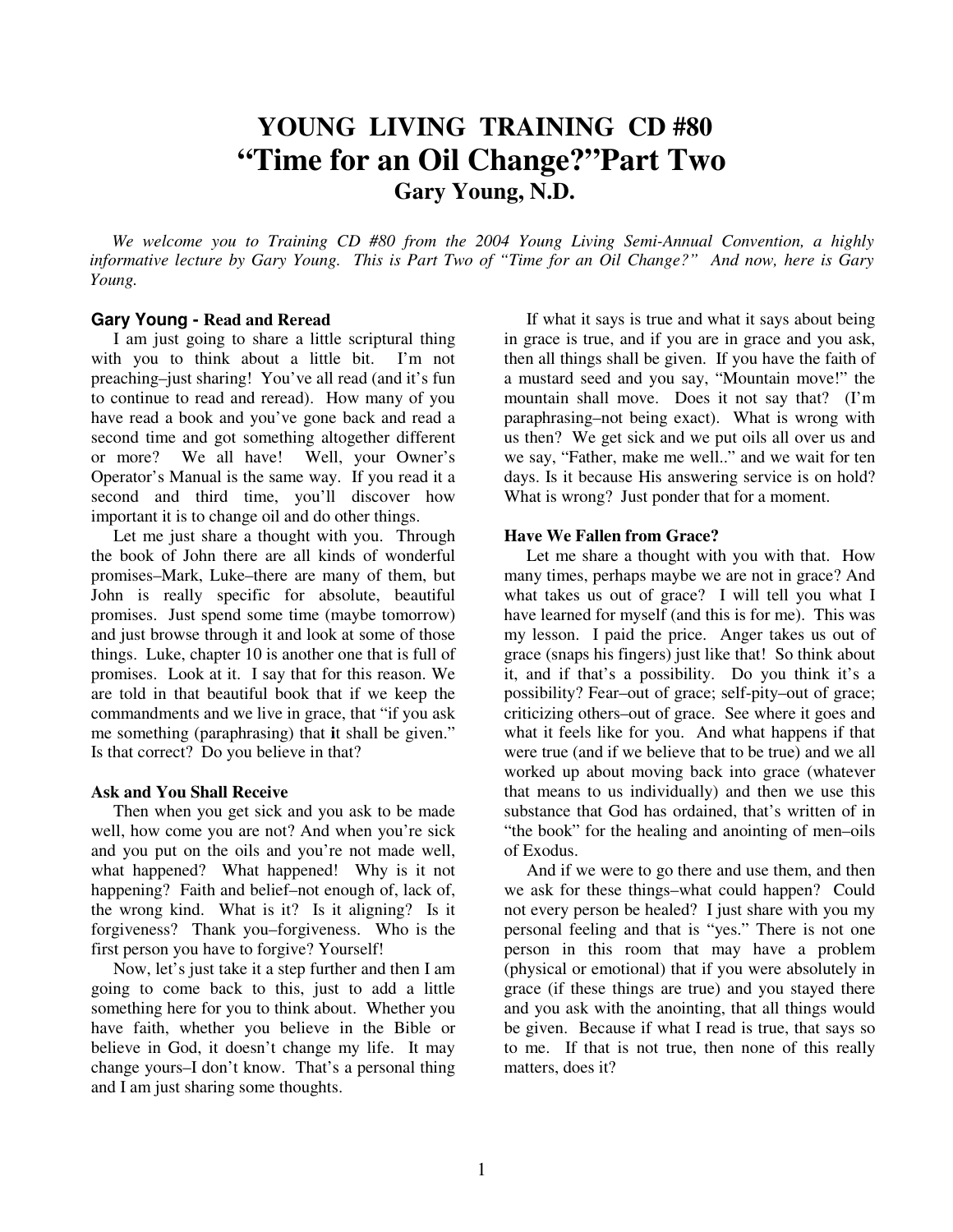You see, it's one thing to use oils. It's one thing to drink *Berry Young Juice*–we can all go through the mechanics, but how many of us here really want to be on that level?

## **Take Your Life to a Higher Level**

 How many of you here really desire to take your life to a higher level? Yes! Okay, take it to a

 That was my lesson? I really wouldn't want to do it again, but what I learned from this experience was worth it a hundred times over because it shifted my life, because I was denying things that I wasn't looking at. I just worked harder. How do I say it? This is for me; it's my lesson. You can't have it, but I'll share it with you. If it feels right, if it fits–just try it on. Okay!

#### **Promises in the Bible**

Let's go to the promises here. It's so beautiful. *Frankincense,* one of the oldest, most highly respected essential oils. This was the oil given by the three wise men to the infant, Jesus. "*And the Lord said unto Moses, "Take unto thee sweet spices, stacte and omycha, and galbanum; these sweet spices with pure frankincense: of each there shall be a like weight: and thou shalt make it a perfume, a confection after the art of the apothecary, tempered together, pure and holy."* 

 This oil was prized as a medicinal herb and skin tonic in the Middle East during the time of Christ. *"Then took Mary of Bethany a pound of ointment of spikenard, very costly,"* and anointed the feet of Jesus.

 I am going to ask you a question, (this is a guy question): When was the last time you got up in the middle of the night and went in where you have your oils (maybe in the bathroom, in the bedroom, in the living room–wherever you stash them for the day),when was the last time you went in and got an oil of choice and went into the bedroom while your sweetheart was sleeping, and just turned the blankets back and anointed her feet? Think about it.

 The week after my injury before I had the surgery I couldn't sleep. I was tossing and turning and the *valerian* had worn off, and Mary said, "Do you want more?" (And I said, "If you can mix it with a little Jack Daniels, bring it on, honey!") She was sound asleep and I didn't want to disturb her. I got up and went in the sitting room where we have a

higher level! And everyone of you can. Is there any one person in this room today that absolutely cannot let go of anger? How many of you don't want to let go of anger? That's another big question. Anger is one letter away from DANGER.

little refrigerator there and I got a few more ice packs and came back and went to get into bed, and she was making this melodious, beautiful "music." You haven't heard a more beautiful snore until you have heard an opera! It kind of "squooze" me a little bit and I went back into the bathroom and I got *Valor* out and came over and turned the blankets back and anointed her feet and massaged the oils on her feet. Gentlemen–do it! I was smothered with kisses the next morning! Boy, it's worth it! Just some wonderful things that you can do that really makes it work.

 "*And ye shall take a bunch of hyssop and dip it in the blood that is in the basin, and strike the lintel and the two side posts with the blood that is in the basin; and none of you shall go out at the door of his house until the morning*."

 Based on Egyptian record *hyssop* oil was put in the blood–I share that from writings and legends from Israel–that the *hyssop* was mixed in the blood because they knew that the *hyssop* would evaporate if they just put the *hyssop* on the door post. And they used the blood as a carrying agent and a symbol, like we put the oils in *V-6* as a carrying agent.

*"Purge me with hyssop, and I shall be clean; wash me, I shall be whiter than snow and blot out all my iniquities."* These are such beautiful things that we can do. How many of you have felt sick and you've taken your oils out and you've anointed yourself, you've washed yourself with the oils, and then you have gone into your bedroom or into your study or your little sanctuary (wherever), or out into the garden or under the tree in the mountain, and you've just knelt down and had communication with your Father, and you've asked for forgiveness and you've moved yourself back into grace, and you've dispelled the anger and felt the healing flow through your body? It really is something to look at doing, perhaps.

## *Myrrh* **Supports the Immune System**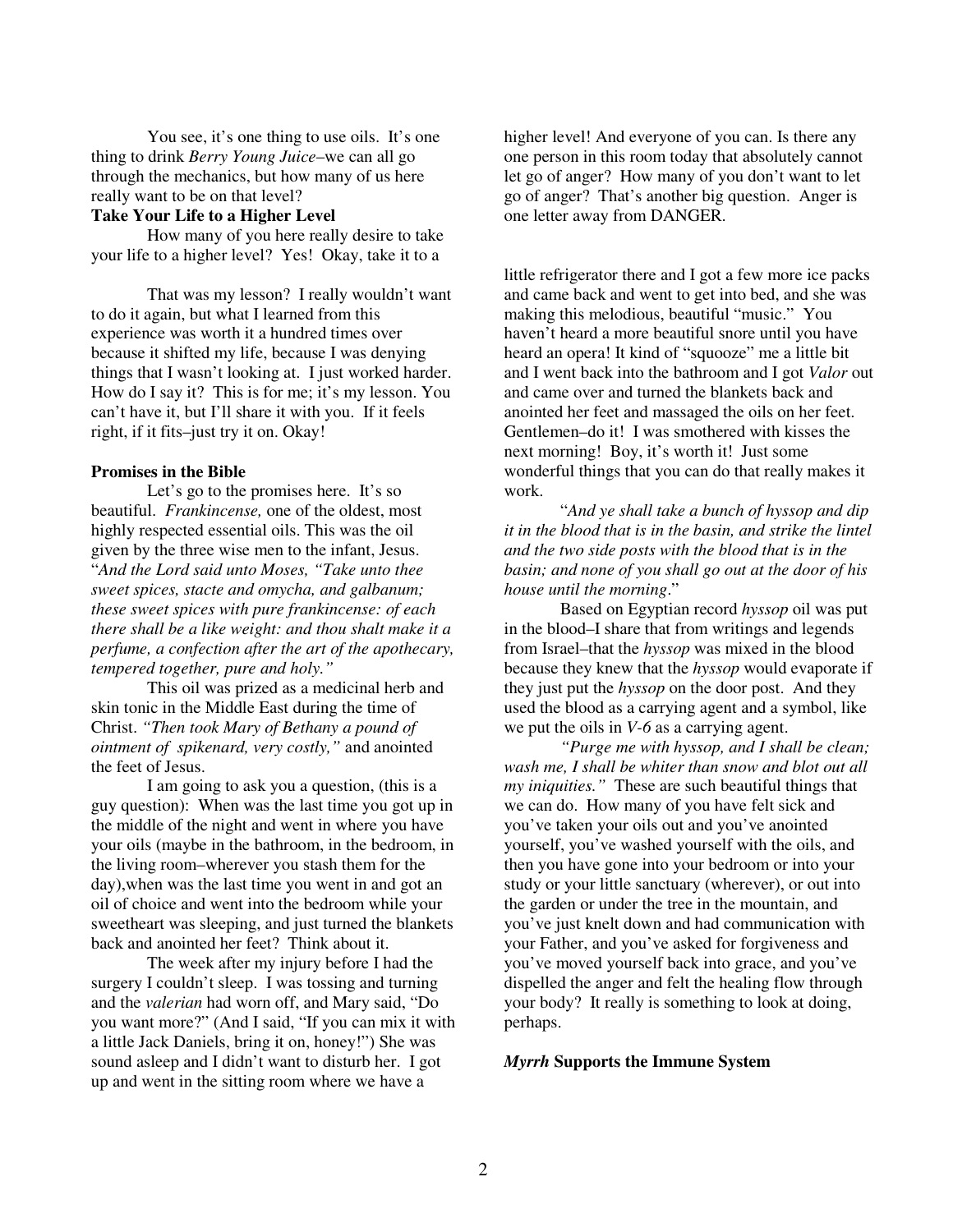This oil is anti-infectious and supportive of the immune system. *Myrrh* oil. The Arabian people found it beneficial to skin conditions.."*and when they were come into the house, they saw the young child with Mary, His mother, and fell down and worshiped him, and when they had opened their treasures, they presented unto him gifts; gold* (or should we say *balsam?* We don't really know, do we?) *frankincense* and *myrrh.*. We just look at the legends and read the stories and surmise.

 But the Hebrew people say it was "oil," that it was liquid *frankincense*. The research that we just got a few weeks ago said it was *balsam* oils, so we don't really know.

*Myrrh* has been used for hundreds of years in the Middle East and in the orient for fighting viruses and infectious diseases. *"Take thou also unto thee the principle spices of pure myrrh five hundred shekels, and of sweet cinnamon, half so much, even two hundreds and fifty shekels, and of sweet calamus two hundred and fifty shekels..and thou shalt make it an oil of a holy ointment, an ointment compound after the art of the apothecary; it shall be an holy anointing oil."* 

#### **What Does Healing Mean?**

 So here we are being told how to heal. What does healing mean? Does healing mean it's only for people in the Bible? Does it mean that we children of God today cannot be healed, that we have moved away from perhaps not being in grace because of why? Because we have a Gary Young attitude? Do you think because you are working your guts out, you are serving people, you are helping the neighbor, you're helping the child, you're giving to the needy–that everything is well? That you are doing all the right things while you hold anger in your heart?

 That was my problem. I wasn't really looking at it because of why? Because I was in denial–denial that I was holding anger, because I didn't want to go there. I'll tell you a little experience that we had that was kind of fun.

## **A Testing Experience**

 We were on our way to Wichita. We were on the freeway and were trying to make a flight in an hour and a half, when BANG! A roll-over was in front of us. The freeway was blocked, and cars moved little by little. As they finally started to clear

the traffic and the car started moving a little bit, here comes this Blazer right up the shoulder just going like crazy, spraying rocks and gravel all over everybody. He darted right in front of Mary. Her quick reflex (if she had not been on the spot and tromped the brakes) we would have broad-sided him.

 My old feeling started to rumble inside, and I was getting the pump! I felt it swelling up, the old tape was playing! He put my family at risk (the old tape) and real quickly I just checked it because Mary and I had had this discussion only the day before that we were taking a new direction in our life–we weren't going to go there anymore. We agreed that when she would go there I would remind her, and when I would go there she would remind me. We were doing this as a team, and I just blurted out, "God bless you!" And at the same time Mary was saying, "Did you see...that?"and I said, "Yes, God bless him, honey." And I even made the gesture just to reinforce it.

 We had four non-refundable tickets–and we missed the flight. I was on the phone calling the travel agent to try and see if we could find another flight (and he found us a flight to Kansas) and we had to drive another four hours that night to Wichita. Mary got on the phone and started calling, and guess what–after it was all said and done they refunded all four tickets 100%! Now that may not seem like anything, but it was to me. It was a confirmation to me that we did the right thing. And here is the thing that took me to the next space. It was really interesting.

 After we were going onto the airport and we had a little time, I started thinking about it. I started to have that old reaction–get mad immediately. Why? Because he put my family at risk. It was self-defense. It's a natural response. But who was hurt the most? And do you know what else? I don't know but what that man in that car had just received a call saying that his family's house was on fire and his son was trapped inside of it–and he was trying to get home.

 Do you see how easy it is for us to move into a space when we don't know and how quick it is for us to make a judgement and put ourselves ultimately as the one in jeopardy. So again, it's part of the old conditioning; it's part of the old habit. If we are going to go to the next level, we have to go with all areas, do we not? And these oils, do they not lift you? Yes!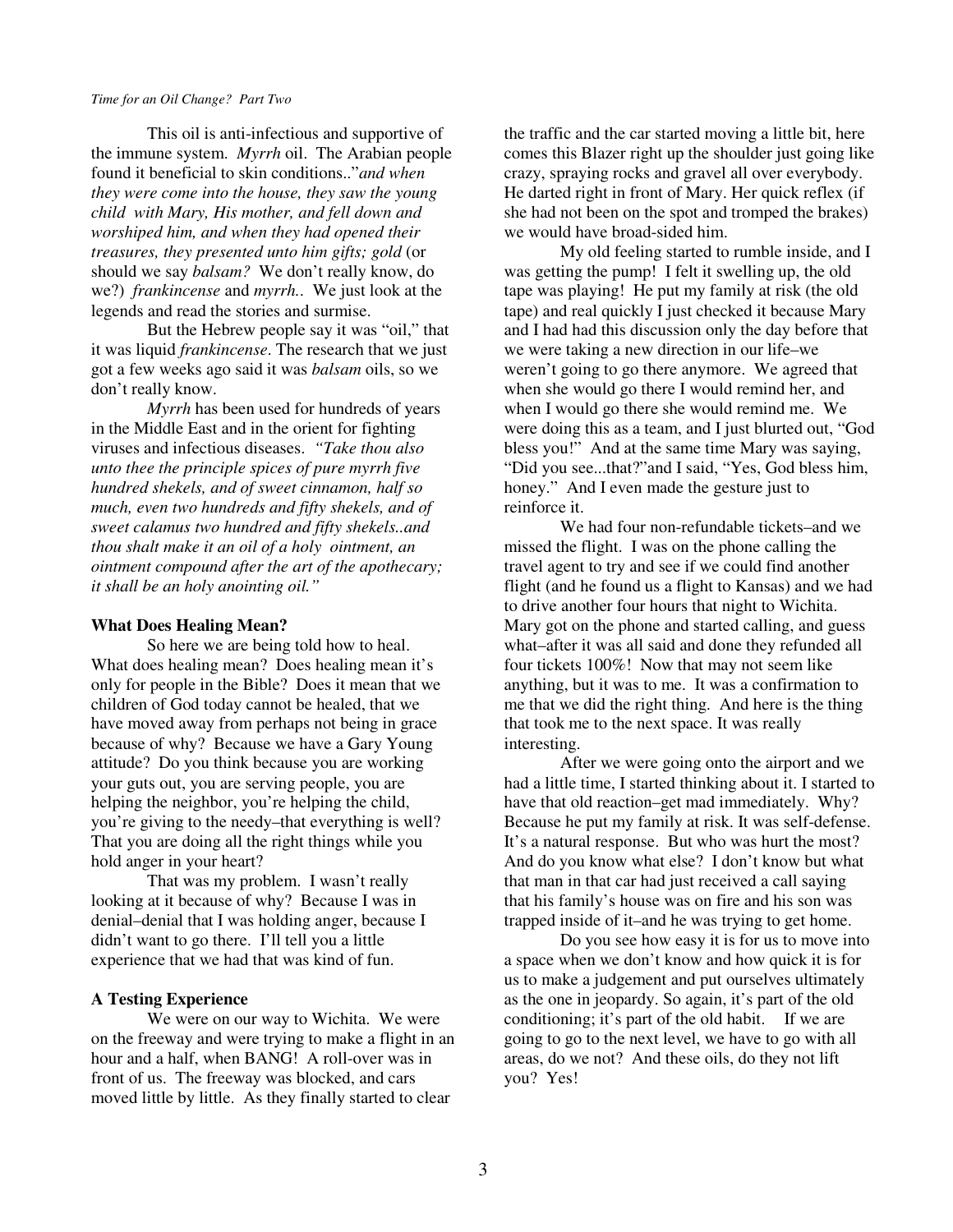#### *Cassia,* **an Oil of Gladness**

*Calamus, cassia.* Psalms: *"And all thy garments smell of myrrh and aloes."* Now, don't misunderstand this. *Aloe* is *Sandalwood, and Cassia*..*"and out of ivory palaces whereby they have made thee glad."*

 How many of you have had Kathy Cowley come around and give you a drop of *cassia*? I call her the "*cassia* queen." Make thee glad.

*Calamus.* This oil in *Joy* had the same high regard as *cassia* in ancient times. It was also used in many healing and anointing rituals. *"Damascus was thy merchant in the multitude of the wares of thy making, for the multitude of all riches; in the wine of Helbon, and white wool.* 

 *Bright iron, cassia and calamus were in thy market."* I would like you to just go through that and mark how many times healing is mentioned just on this text alone. Just go through all the scriptures there and count how many times healing is mentioned there, or anointing of healing. How many times have you sat down and gone through your Bible and counted how many times healing is mentioned? Oh, have you got homework to do!

## **Find the Message for You..**

 Go through and do it! Read it. Even if you just take the book of Exodus and read and count how many times healing is mentioned. Then go back and look at what is the root connection to that healing. Go in John and do the same thing and just do it for fun and see what you find. See if there is a message there for you that leads you to something else, or another way of thinking or another way of feeling.

 We have been given the most beautiful tools that exist in the entire world and the Owner's/Operator's Manual on how to do it.

## **Chemical Compounds in Oils**

 I want to go just a little bit my chemistry up on *cistus* and *lavender* and *peppermint*. We'll just do a few of these because I want to explain some of the chemistry functions here, if I may. And then we will talk about blends.

 As we go down through, this is *cistus* and this comes right out of the French Medical Textbook. We look at some of the compounds here. Alpha pinene –Nicole talked a little bit about that in some of the oils in showing aggressive inhibition against cancer cells, and yes it is. And here we seen alpha pinenes are pretty high in *cistus* oil. *Cistus* oil

was not one of the ones that we studied in that particular two-year project with BYU, but we are going into another project now that is going to be very interesting, as we are studying some of the other single oils and now blends and combinations and it is very exciting.

 Camphene–this compound here we find in a lot of the *eucalyptuses* because camphene is penetrating and very good for penetrating deep tissues. We look at esters which are the compounds that are sedating to the central nervous system. It is very interesting. Also, when you find esters a lot of the times you will find aldehydes which are very calming and that's why *Peace and Calming* is created with the oils that are in it because those oils put together raise the percentages of aldehydes and esters that are very relaxing and sedating.

#### **No Abnormal Space with Essential Oils**

 This is the next big question. It's very interesting to try to understand, so we have *Peace and Calming* that is very high in esters and aldehydes and that is calming and sedating to the central nervous system. So in theory, whoever you give that to or use it on, it should calm them down. It should relax them and quiet them.

 Here's a thing that's important to keep in mind: Essential oils will not take you into an abnormal space. How do I define that? I will define it this way. I have a little four-year old son that you've all got to see and he is a very, very active child. Hyper? No. Active? Yes! It's been a few months ago (maybe even a year ago) when he was with me in a store or some place and he was just being Jacob, just full of energy and doing his thing.

 Some woman was walking by and she saw it, and I could tell by the expression on her face that she was not pleased, and she turned and said, "He's a hyper child, isn't he!" and I said, "Do you mean you've never seen a healthy child before?"

## **Individual Responses to Oils**

 Unfortunately, that's a big issue, but *Peace and Calming* does not quiet Jacob down because he's not hyper–he's immune to *Peace and Calming,* so it doesn't always work 100%! But I can put *Valor* on him and in 60 seconds he's out like a light. But *Peace and Calming* is higher in aldehydes and esters than *Valor* is, so this comes back to the question, "How do you know what to use, because everybody's chemistry is a little bit different." That's why you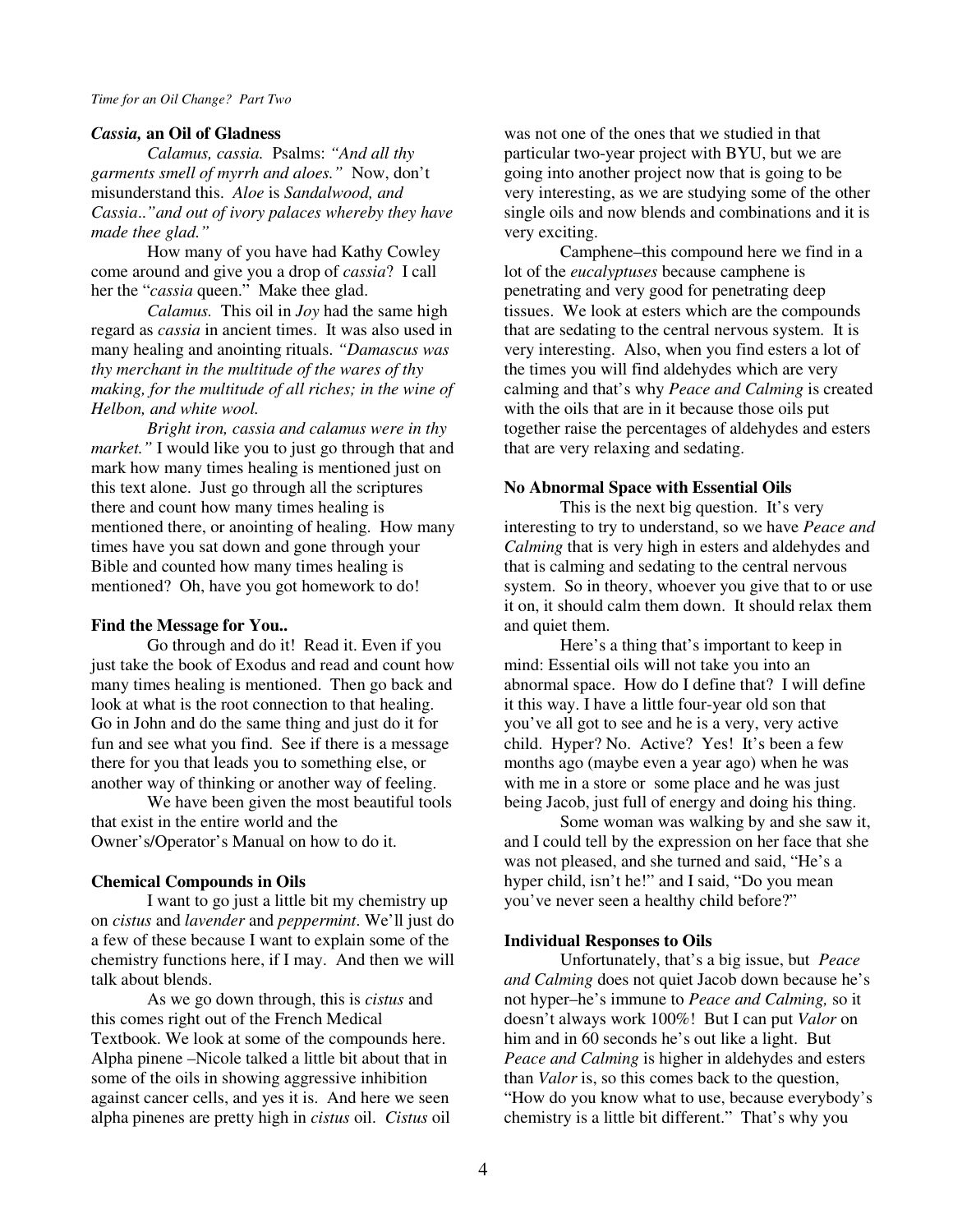don't just try one thing and then dispel it because you didn't get a result, or you give something to somebody and they say, "Well, it didn't work for me!"

 Ultimately, aldehydes are very calming. Phenols and eugenol and thymol–these are your antibacterial and antiviral agents, antifungal agents, but here we are at 1%. So *cistus* wouldn't be an oil that you would select to go and attack scoliosis or herpes virus or AID's or something like that because the antiviral action here is very low at 1%.

 But *Cistus* oil, because it contains eugenol and thymol, is a very good oil to mix with *oregano*. It's a very good oil to mix with *thyme*. It's a very good oil to mix with *mountain savory* because the phenols and thymol and eugenol in *savory, thyme*, and *oregano* are much higher and these compounds now create a synergism with it and it increases the activity, while at the same time buffering the caustic compounds of phenol that are high in them.

## **Gary's Experience with Deadly Blood Clots**

 We come down through here and *cistus* does not show any coumarins. Let's pull up the research on the blood clots. Blood clots are quite common because of injury, lifestyle, age, various different things. They are very deadly or can be, depending on the location. Blood clots create a lot of strokes in people and we are seeing more and more young people in their 40's having strokes because of blood clots.

 This was April 16 (and you see the arrows right here and here), that's where the two blood clots were. If we have the written report, I believe that they were 16 centimeters long each (which is approximately 6") in my right leg. This was diagnosed at the University of Utah. The internist said to me, "Mr. Young, do you realize how serious this is?" Yes.

 "I want you to take this prescription and we are going to start you at 30 mg and we're going to increase it daily, and I want blood tests every three days so we can monitor the amount of Cumadin that is in your blood so we can control this. You are to go home, elevate the foot, and not move for ten weeks." Okay. Then he went on to tell Mary, "Mrs. Young, do you understand that if a piece of this blood clot breaks loose and moves on your husband, it's called a pulmonary embolism and he will be a dead man in seconds."

 They have a couple of options for doing this and what they normally do is they go in and insert a filter beside the heart to filter the blood going into the heart, so if a piece breaks loose they can hopefully catch it in the filter in the lung before it creates a pulmonary embolism. That's the medical treatment, or sometimes they will try laser.

## **Following Doctor's Orders**

 I was a very good patient. I was very obedient. I went straight home; I went straight to bed. I put his pills straight in the garbage. (Actually, I didn't. I took them back to him.) I stayed in bed for ten hours and forgot the 10-week thing. I started taking *cistus* and *helichrysum* in capsules (half and half), six capsules a day orally. I started rubbing oils on topically, five and six and seven times. The pain was excruciating. It felt like there was something inside my leg just expanding the tissues like they were going to explode at any moment. What happens when there are two blockages or even one blockage? The veins have to re-route, and it hurts a little bit!

 In three days of doing this I was pain-free. But the very next morning I got up and went into the sitting room (our study) and I have a recumbent bike and I sat there on that bike and I just peddled and peddled and peddled for 3½ hours–and that is NOT the thing that you are supposed to do!

## **Final Results**

 Let's go to the final one. There was a test in May showing that the clots had dissolved at 60%, and then this was the final scan on June 8 a year later. Look there–nothing! Just beautiful blood! This is June 16, the first one. Previous–the span (the thrombosis) measured at least 15 centimeters. Now there is no evidence of thrombosis. That was the report that was completed on May 23, so it was 15 centimeters, there were two blockages–and then go to the June 8 report. When compared to the prior study May 23, the previous noted condition of the veins (thrombosis) is now absent.

 The radiologist did the scan and it was really interesting watching her, because when they are doing a scan on a blood clot on the leg they always start up in the groin and they put the thumb down lower and push it to create pressure so it expands and goiters the vein so they get more imaging. She kept going along and nothing was expanding, and she went down, down, down and then she said, "Mr.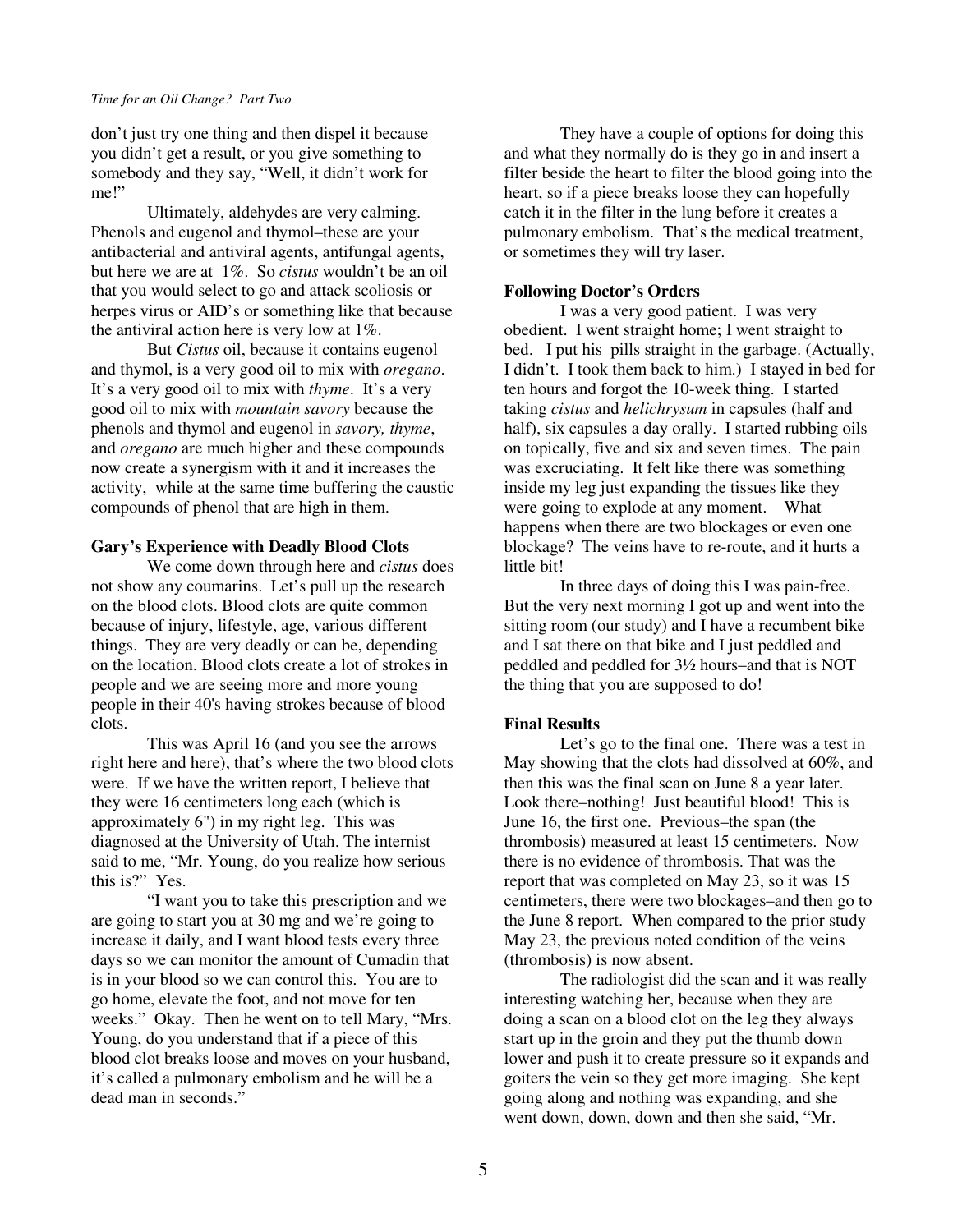Young, did the clots move up behind your knee, or are you here to have them removed?" and I said, "No." And she said, "Well, why are you here?" I said, "I just want to see what the results are a year later."

## **No Blood Clots**

 So when she got down over the area where the clots were she said, "Hmm, I'm not finding anything." and she kept going up and down and up and down. She looked at my file that she had laying in front of her and the photos that you just saw, and then she looked a t me and she looked back and she said, "I'm not finding any blood clots." I said, "That's good." Then she said, "But you had two very large blood clots." and I said "Yes." And she said, "Did you follow the protocol?" and I said "No." You see, they give you the blood thinners, but blood thinners don't dissolve existing blood clots.

 That's only there to prevent future blood clots developing, not for dissolving and getting rid of the present ones.

 My job was not to manufacture blood clots– there is no point in taking it. She looked at me and said, "What did you do to get rid of your blood clots?"and I was a little bit reserved because of the attitude I had when I went back on May 23 and they saw that they had dissolved 60%. The doctor said to me, "Don't bother coming back..." so I was kind of expecting a similar attitude, and I said, "Do you really want to know?" She said this: "Yes, I do because I see approximately 27 patients a day with blood clots, and we have no treatment except Cumadin, and that does not dissolve blood clots. Mr. Young, whatever you have done here, you have made medical history! In 27 years of practice as a radiologist I have never seen this!"

 I said, "Well, I used essential oils, and she pulled back and said, "Young Living!" She looked back at my chart and she said, "Dr. Young!" We had a wonderful visit. She's been down to the Clinic and visited. She refers her thrombosis patients to the Clinic.

## **The "Scientific" Explanation**

 When you put *peppermint* on or *helichrysum*, we look here and see the same thing. We don't see coumarins in *helichrysum*, so why in the world would I use *cistus* and *helichrysum,* two oils that contain no coumarins? Now put

*peppermint* up. Look right here, we have coumarins. So why in the world didn't I use *peppermint*? Put *lavender* up. There it is–coumarins. Why didn't I mix *lavender* and *peppermint* together and use that instead of *cistus* and *helichrysum* that contain no coumarins? A natural hemostat works in thinning and thickening. With that said, then why would I have not chosen *peppermint* and *lavender*?

 Let's move it over to the other side and show the attributes of *lavender*. Anticoagulant (and if you are dissolving a blood clot, is that not anticoagulated? If you were a scientist and you were looking for an answer, would it not make sense that you would look for something that was anti-inflammatory and anticoagulant if you were trying to thin the blood or trying to dissolve a blood clot?

 So why would I choose two oils that had neither action? I will give you a scientific explanation as to why I choose those two. It's called a "gut feeling." There's not a scientific explanation why I chose them. If I go and look at the chemistry it would tell me that *helichrysum* and *cistus* were not the two oils to use on a blood clot, because based on the chemistry it tells me it wouldn't work. It was strictly an intuitive feeling. I hope that you are listening to what I am sharing with you, that not all things in science are applicable. Listen to your gut feeling and your intuition.

 Science is really great for documenting and supporting, as we have been showing you for the last three days. It's wonderful; it has a role to play in life, the same as medicine does. But don't trade one off for the other. Find your balance and pay attention, and if you are not getting results with one oil, then switch to another oil. The answers are there.

## **Experiences with** *Helichrysum*

 If I had just used *helichrysum* alone (because I put *helichrysum* on for the pain), but it didn't dissolve the blood clots, guess what? I would be here telling you that it helped reduce the pain, but it didn't get rid of the blood clots. If I had used *peppermint* and *lavender*, it would not have dissolved the blood clots, but here is a little advantage that I had. A few years ago my son slammed his thumb in the car door and it split it and it was bleeding profusely. This was back in 1990. I had just received my first liter of *helichrysum* oil. It was sitting on the counter; I knew nothing about it, but I just grabbed it, opened it, put an eye dropper in, squeezed it, put it on his finger, and it coagulated the blood instantly. My gut feeling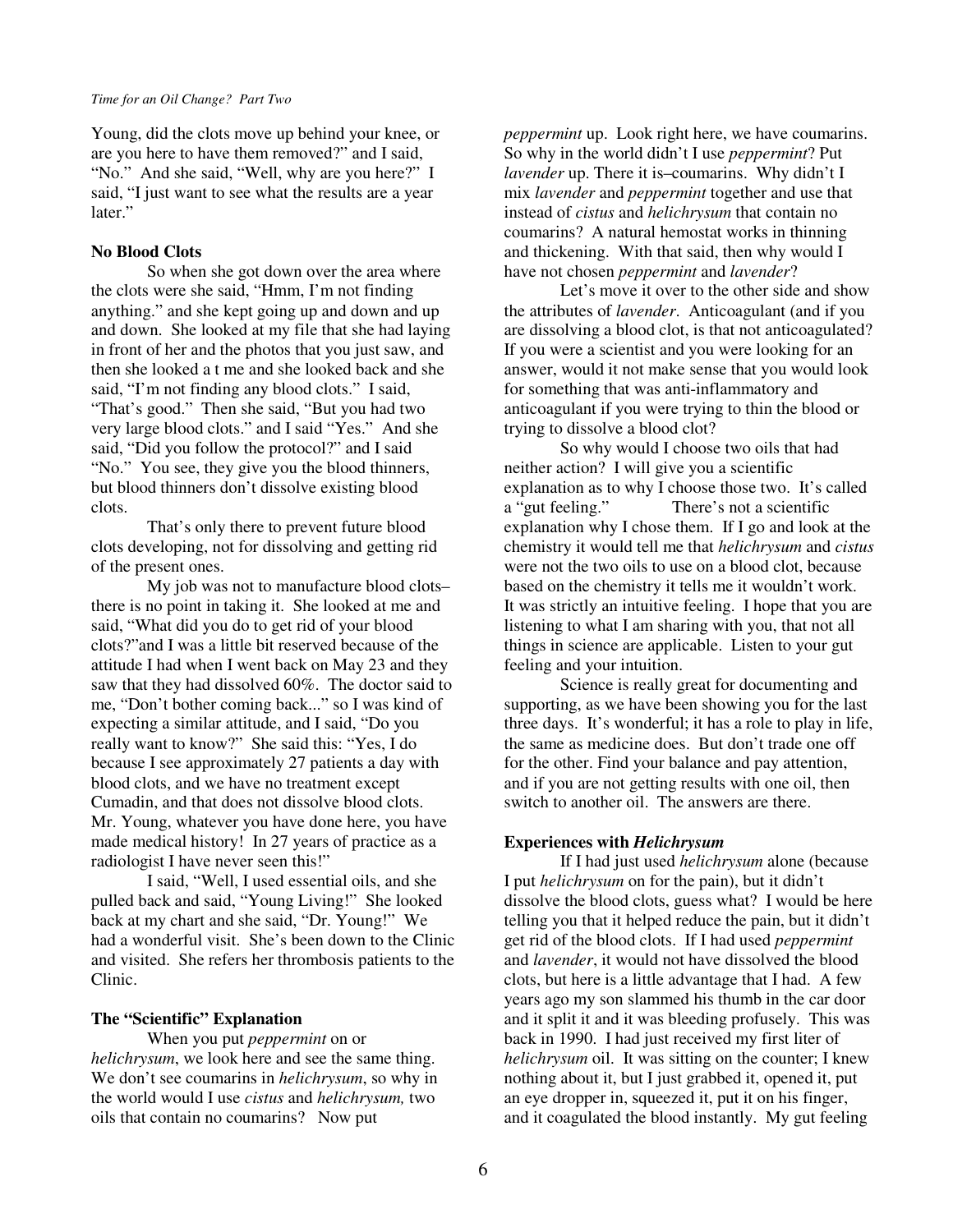was this: If it will coagulate blood, it will thin blood because oils are neutralizers.

## *Cistus* **Regenerates Tissue**

 I watched *cistus* numerous times for myself on cuts that I have got from working with the horses or what-ever. You put *cistus* on and you literally can sit there and watch it regenerate the tissue. I have not (in all of the oils that we have) seen an oil that is more powerful in action for regenerating open tissue than *cistus* oil. It is absolutely remarkable!

 When they examined my leg they thought it was broken. In fact when they took me in the hospital in the x-ray room, the doctor that saw me said, "Your leg's broken." The nurse that took me in said, "Your leg's broken." The radiologist put me up on a table and pulled up my pant leg and took an x-ray and said, "Your leg is broken" because it looked pretty bad, but the leg wasn't broken.

 However, all the blood vessels were broken and it was engorged with blood. During the surgery they put in a needle with a little tube and drained the blood off to relieve some of the pressure, but as soon as I knew that it wasn't broken I knew that I had broken blood vessels, and *cistus* went to work. *Cistus* and *heli-chrysum*, *cistus* and *peppermint*, *cistus* and *tansy*, *cistus* and *marjoram, cistus* and *lemongrass–*you just work with them and you watch the healing process begin and take place.

## **Seek for Direction**

 So much of what I leave with you at this time and at this conference is again: move in the space where you are clear. And how can you be the most clear? Being in grace–whatever that means to you–but being as clear as you can be and having that heart/spirit connection and then asking, and let the direction come to you of what to do.

 There is not anyone in this room–Dr. Gill, myself–that is exempt from being in a space in a place from time to time where we have no answers. We didn't come here with all the answers. That's why we're here–to gain them. That's the best place to go to get them, to know where to go and what to use and what to do, and you will be directed, so experiment with them.

#### **Some Favorite Oil Blends..**

 I'd like to close with one of my favorite blends, one of my 40+ favorite blends–*Highest Potential*. How many enjoy that? I wear *Highest Potential* as an aftershave, as a cologne, as a body

oil. I put it on my horses. It goes with me just like *Valor* does–*Valor* on the feet and *Highest Potential* from there up.

 It is really interesting because last year at the World Jousting Tournament when I was competing after training for two weeks and jousting up against men that had been jousting for 20 years and placing third and second in the games, missing by one point in the skilled at arm games.

 People were coming up and asking, "Gary, how did you do this?" I wore *Highest Potential* and I rubbed it on Goliath's ears several times a day through the joust. Here's a horse that had no more training than I did–it was his first time. Being in this Colosseum there in London in Ontario and the people screaming and cheering with flags and all the paraphernalia and the clashing of the armor and the shields and the banging–and boy, he just dialed right in and we came down that tilt full bore! *Highest Potential* was my edge and he loved it, too.

## **Creating** *Highest Potential*

 When I created *Highest Potential–*and you probably do this, too–for those that have it, do it and have fun with it! I asked myself, "What is it that I want? I want to increase my potential, I want to achieve my highest potential. That's my goal."

 So I just write it down on a piece of paper, put it in front of me, and I just start reaching for the oils. I don't open my eyes until I have all the oils pulled that I feel. Then I open my eyes and I write them down in order, and then I close my eyes and I go back to each oil and I see how many drops that is supposed to go with each oil. Now, that's the scientific way of mixing blends!

*Australian Blue* happens to be a blend, and it contains primarily *blue cypress*. The *blue cypress* is being studied now in Australia for its ability for an anti-cancer agent and there are several clinics using the *blue cypress* now for that purpose in Australia. It remains to be seen where it is going to go in the future, but that's one of its attributes at the present time. It's a very beautiful oil for relaxing muscle; it's a beautiful oil for improving circulation and improving lymphatic flow, and it's a great antiseptic oil as well. It's an oil that blends well with any other oil because it has such beautiful, calming ester and aldehyde properties and is very easy to blend with any oil.

 So I took the *Australian Blue* because of just the feeling and I took *Gathering* (which is another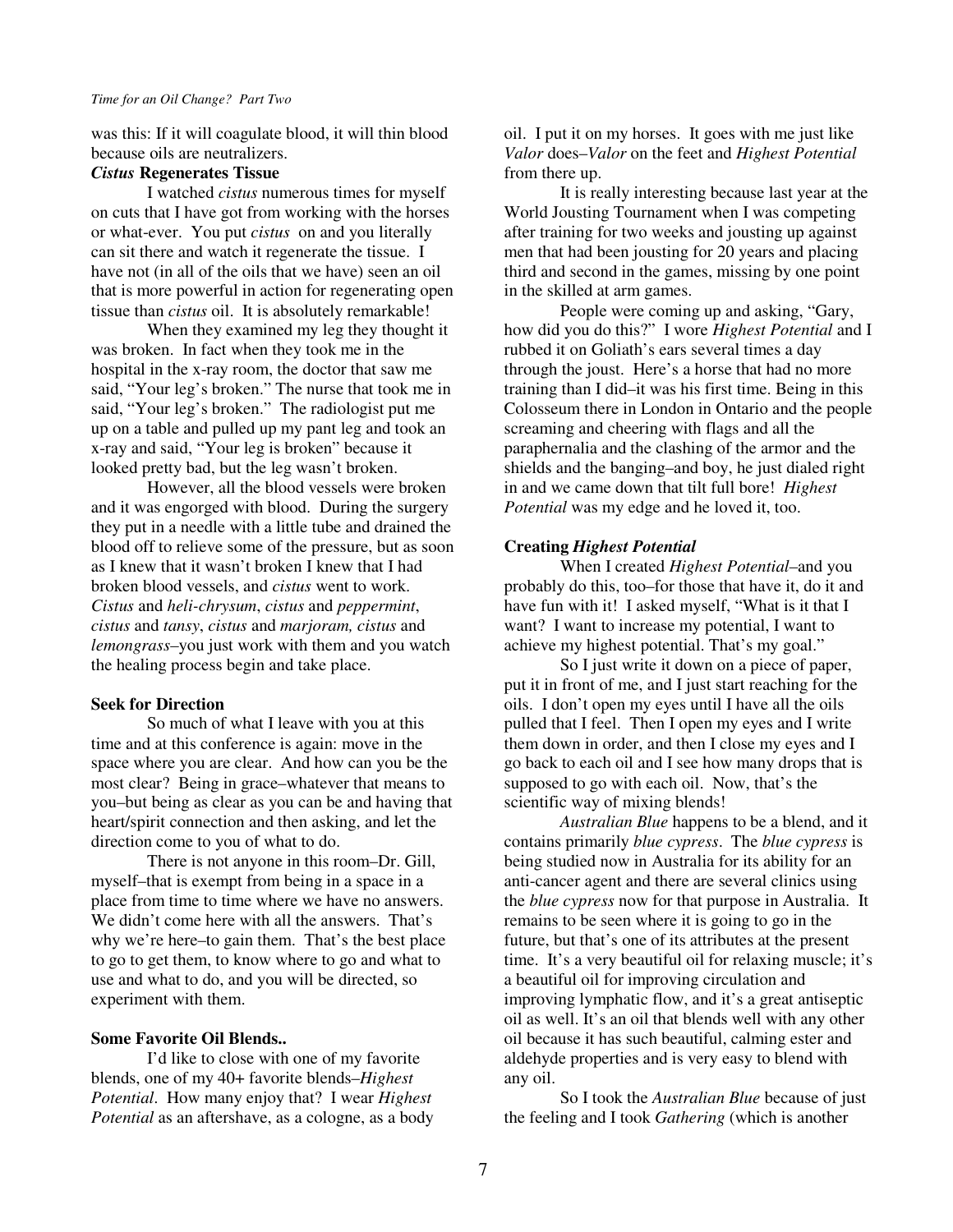blend)and I used those two blends to put the single oils with, adding a little extra *blue cypress* and *Ylang Ylang.* 

## **Why** *Ylang Ylang***?**

Why would I use *Ylang Ylang*? The reason I chose that (and a lot of my rational behind it) is simply to look at balancing eastern and western, kind of getting into what some people would call the Ayurvedic philosophies, perhaps. We know that *Ylang Ylang* is really supportive of hormones and it is even written in some books as being an aphrodisiac. I absolutely do not believe that oils are aphrodisiac; I believe that if your hormones are low, there are oils that will raise them. I know that. They bring you to balance.

 Even over the five years that I have been working with Mary, I've never been successful in taking her hormones above a normal range yet, and she's adjusted more oils than anyone in this room combined.

 When it comes to *clary sage,* I just know that I am going to wake up one of these mornings and there is going to be *clary sage* coming out of her ears! So it's been beautiful in that regard to watch that you cannot push the body with oils beyond where balance counts.

## **Other Oils in** *Highest Potential*

*Cedarwood.* Now this is not the Cedar of Lebanon. *Cedar* in one country may carry a frequency from another country, but *cedar* is beautiful because it is antiseptic. *Cedar* has an very empowering, grounding feeling to the spirit and the soul. One of the things that I feel strongly about is that we have a purpose and a mission here on this earth, and we need to be anchored while we are going through that process.

 There are times when you may feel like you just want to leave the planet. Well, I don't believe it's our choice to choose to leave–but I could be wrong, but that's my feeling. I really feel that *cedar* was important to me to anchor and ground that core of the body to earth while going through and achieving your highest potential.

*Blue Tansy. Tansy* was an oil used by the Roman soldiers. They used it to help relax them, but empower them to go into battle, and so it has a double combination. *White fir* for opening the respiratory tract to breathe in the breath of life. *Gathering* for pulling in information and holding

your focus to take you to your highest potential. *Lavender* for balancing. *Galbanum.* Do you know that the *balsam* tree was the Balm of Gilead? Many believe it was *galbanum*. The *galbanum* is very powerful for focusing the mind and some people refer to the pineal gland as the "third eye" or the "mind's eye," and so whatever it means to you, you call it in your language. It doesn't really matter, but that third eye or God's eye, your mind, or whatever is the gland that we communicate spiritually through, it has been said that *Galbanum* is very powerful for helping to keep that in focus.

 So those are the oils that are chosen. *Frankincense* for opening the crown, the energy center, or in oriental language it's called the "crown chakra." Sometimes people get upset with these languages because they don't understand, but it's just the energy center of the crown and *frankincense* is really powerful for that. It brings gifts. That's its makeup, its custom. It's tradition is bearing gifts.

 *Geranium* for balancing the endocrine system and the lymphatics, *sandalwood* for the DNA repair, *spruce* for empowering the breath of life, *rose* for raising the frequency, and *jasmine* for the beautiful fragrance of excitement, and just creating the overall balance of blend for fragrance. That's the *Highest Potential* all wrapped together to create the frequency for each and every one of you, to motivate you to know that you have a higher potential and that you have the divine right granted to you by your Creator to take you to your highest potential!

## **How Do You Use It?**

 How do you use it? Anyway you like. The same with all the oils. *Valor* on your feet in the morning when you get up, *White Angelica* on your shoulders before you go out the door. Why? Is not everything in life creation? It is frequency. Oils have frequency-it's been measured.

 Have you ever seen a Kirilian photograph of essential oil? It is absolutely beautiful. When you put *White Angelica* on it increases your frequency to help your body resist the bombardment of outside negativity. Why? Because it was created with intent. Don't leave home without your *Highest Potential.*  Don't leave home being out of balance.

*Harmony*. How many times do you feel frustrated or upset? Maybe it's because the solar plexus is out because of the Twinkie that you had. Put some *Harmony* on with *DiTone.*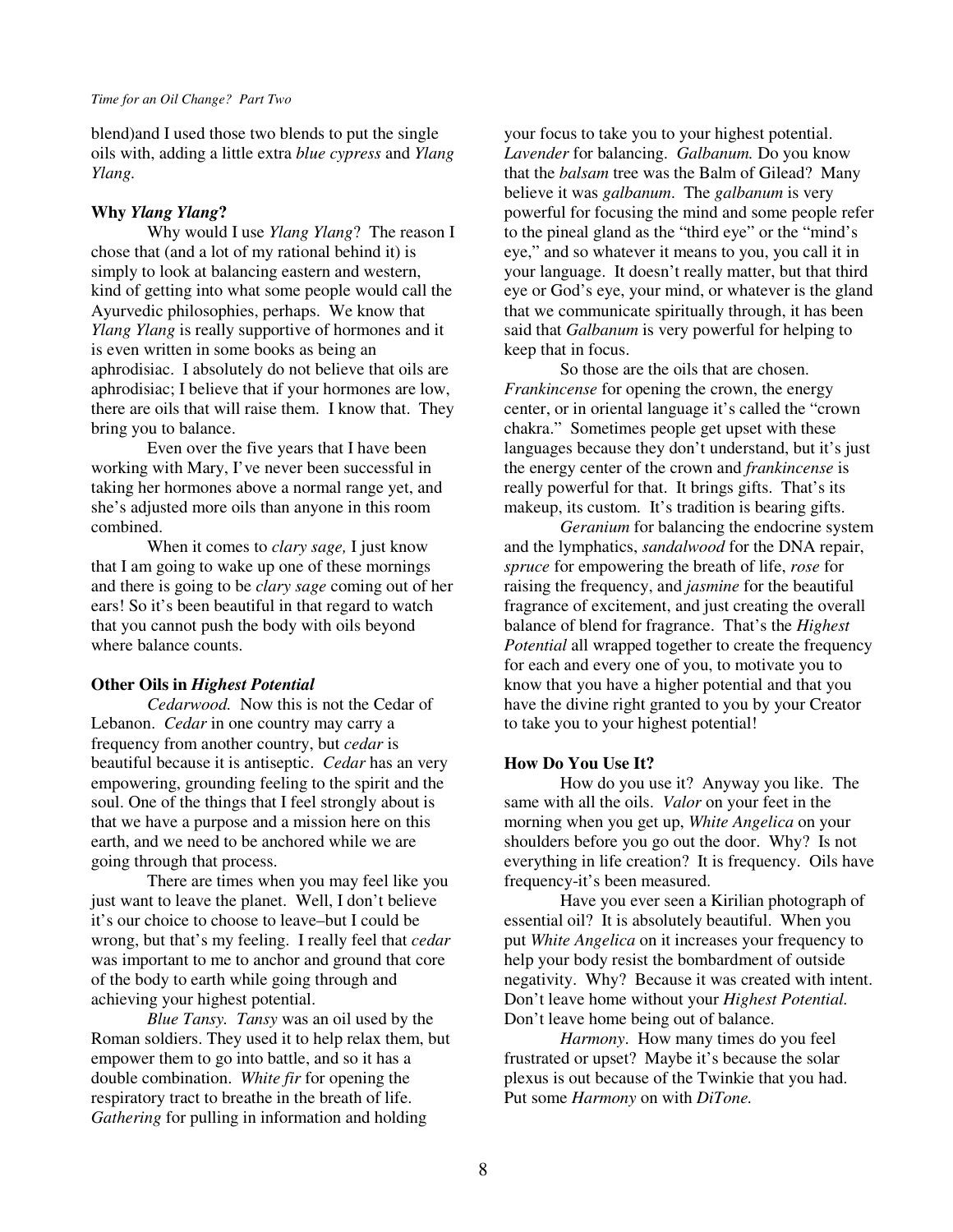Dr. Hill gave us a beautiful presentation on *Thieves*, and again I am going to close with this. All the wonderful oils, all the products in the world, all that *Young Living* has will not have near the value in giving you what you want if you defeat it by what you put in your mouth.

 So as we talked yesterday about higher choices, look at the higher choices that you are choosing to make. Continue to write down a new choice every single day. Look and see if you are out of grace–if that means anything to you. Look at who you can forgive, who you need to forgive besides yourself.

 *Forgiveness* oil–I created it for that very reason, not that you put it on and that just forgives you of everything. It's not that purpose. I gave it the name of *Forgiveness* so it would remind you to use it to help move you into a space to seek forgiveness.

 One of the most powerful places is on the naval. Why? Because it goes into all the meridians of the body through the umbilicus and the nerves connected thereof. How many of you have put *Forgiveness* on and a few minutes later you feel the feeling of moving in that space?

 Yes, again–intent because sometimes we get so caught up in life. Just utilize the oils that you have and share them, and the more that you use them, the more you move in that direction, the greater you are going to feel.

 It's been a grand conference. We have enjoyed being with you. Again, thank you. Every year every conference gets better and better. It would not be right without thanking my precious sweetheart first and last. We love you! We will see you. Bye!

#### **Moderator:**

Thank you, Gary, and thank you for being with us on Training CD #80.

**For additional Young Living authorized transcriptions, contact**

 **Joan H. Smith - 558 Montcliffe Drive Idaho Falls, ID 83401 (208) 522-4717 -Fax: 208-552-2390 E-mail: cjackandjoan@msn.com**

## **KEY WORDS AND PHRASES USED IN YL TRAINING CD #80 INCLUDING REFERRAL PAGES**

| Word or Phrase                       | Page Number | Exodus                        | 1.4 |
|--------------------------------------|-------------|-------------------------------|-----|
|                                      |             | Jesus Christ                  |     |
| Anger                                | 1-4         | John, Luke, Mark              | 1.4 |
| Anointing                            | 1-4         | Scriptures                    | 4   |
| Arabian people                       |             | Three wise men                |     |
| Ayurvedic philosophy                 |             | Blood clots, dangers of       |     |
| Bible, Owner's/Operator's Manual 1-4 |             | Dissolved $60\%$ in one month |     |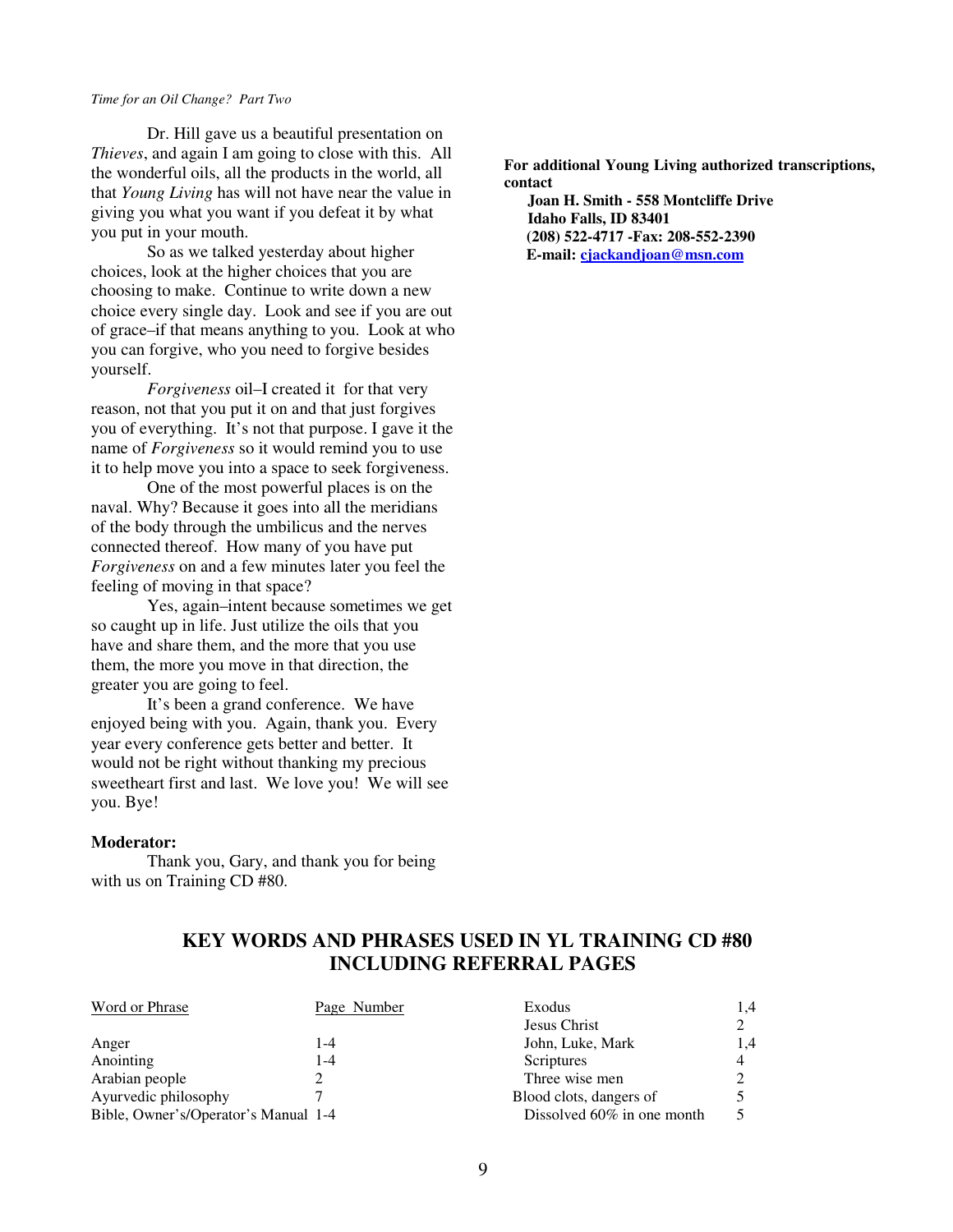| Medical protocol for           | 5              | Chemical                |
|--------------------------------|----------------|-------------------------|
| <b>Blood</b> vessels           | $\overline{7}$ | Cistus Re               |
| <b>BYU</b>                     | 4              | Creating                |
| Central nervous system         | $\overline{4}$ | Experienc               |
| Chemistry in oils              | 4,6            | <b>Final Res</b>        |
| Choices we make                | 8              | Following               |
| Courmarins                     | 5,6            | Gary's Ex               |
| Cowley, Kathy                  | 3              | Gary You                |
| Cumadin                        | 5,6            | Find the I              |
| Does not dissolve blood clots  | 6              | Have We                 |
| Denial                         | 3              | How Do                  |
| Egyptian records               | $\overline{2}$ | Individua               |
| <b>Essential</b> oils          | 1,2,4,6-9      | Moderato                |
| Aldehydes                      | 4              | Myrrh Su                |
| Alpha pinene                   | $\overline{4}$ | No Abnor                |
| <b>Blends</b>                  | 4,7            | No Blood                |
| Camphene                       | $\overline{4}$ | Other Oil               |
| Chemistry of                   | 4,6            | Promises                |
| Word or Phrase                 | Page Number    | Seek for I              |
|                                |                | Some Fay                |
| <b>Esters</b>                  | 4              | Take You                |
| Eugenol                        | $\overline{4}$ | The "Scie               |
| Frequency of                   | 8              | What Doe                |
| Phenols                        | 4,5            | Why Ylar                |
|                                | $\overline{4}$ | University              |
| Thymol                         | $\mathbf{1}$   | World Jous              |
| Faith and belief               | 1              |                         |
| Fear, self-pity, criticizing   |                | Young, Gar<br>Broken le |
| Forgiveness                    | 1,2,8          |                         |
| <b>French Medical Textbook</b> | 4<br>7         | Experien                |
| Gill, Dr.                      |                | Gary's in               |
| God (Father)                   | $1-3,8$        | Rubbed o                |
| Goliath (Gary's horse)         | 7              | Took oils               |
| Grace (being in that state)    | $1-3,7,8$      | Young, Jac              |
| Healing                        | 3,4,7          | Story of                |
| Heart, insert filter into      | 5              | Young, Ma               |
| Hebrew people                  | $\overline{4}$ | Young, old              |
| Highest potential              | 7,8            |                         |
| Hill, Dr. David                | 8              |                         |
| Hormone                        | $\overline{7}$ |                         |
| Intuition (gut feeling)        | 6              | YOUNG I                 |
| Jack Daniels (whiskey)         | 2              | <b>PRODUC</b>           |
| Laser                          | 5              |                         |
| <b>Middle East</b>             | $\overline{c}$ |                         |
| Pulmonary embolism             | 5              | <b>Essential O</b>      |
| Radiologist at hospital        | 5,6            |                         |
| Research                       | 3,5            | Aloes (Sanc             |
| Science/medicine               | 6              | Australian              |
| Stevens, Nicole                | 4              | <b>Balsam</b>           |
| <b>Strokes</b>                 | 5              | Essential O             |
| Synergism                      | 5              |                         |
| <b>Word or Phrase</b>          | Page Number    | <b>Berry Youn</b>       |
|                                |                | <b>Blue Cypre.</b>      |
| Thrombosis                     | 5,6            | <b>Blue Tansy</b>       |
| <b>Topical Headings</b>        | $1-9$          | Calamus                 |
| Ask and You Shall Receive      | 1              | Cassia                  |
| A Testing Experience           | 3              | Cedarwood               |
| Cassia, an Oil of Gladness     | 3              |                         |
|                                |                |                         |

| Chemical Compounds in Oils         | $\overline{4}$           |
|------------------------------------|--------------------------|
| <b>Cistus Regenerates Tissue</b>   | 6<br>7                   |
| Creating Highest Potential         |                          |
| Experiences with Helichrysum       | 6<br>5                   |
| <b>Final Results</b>               |                          |
| Following Doctor's Orders          | 5                        |
| Gary's Experience with Blood Cl 5  |                          |
| Gary Young - Read and reread       | 1                        |
| Find the Message for You           | 4                        |
| Have We Fallen from Grace?         | 1                        |
| How Do You Use It?                 | 8                        |
| Individual Responses to Oils       | $\overline{4}$           |
| Moderator                          | 9                        |
| Myrrh Supports Immune System       | $\overline{c}$           |
| No Abnormal Space with EO's        | $\overline{4}$           |
| No Blood Clots                     | 5                        |
| Other Oils in Highest Potential    | 8                        |
| Promises in the Bible              | $\frac{2}{7}$            |
| Seek for Direction                 |                          |
| Some Favorite Oils Blends          | $\overline{7}$           |
| Take Your Life to a Higher Level 2 |                          |
| The "Scientific" Explanation       | 6                        |
| What Does Healing Mean?            | 3                        |
| Why Ylang Ylang                    | 7                        |
| University of Utah                 | 5                        |
| <b>World Jousting Tournament</b>   | 7                        |
| Young, Gary                        | $1-9$                    |
| Broken leg, not really broken      | 6                        |
| Experience with rising anger       | 3                        |
| Gary's injury and surgery          | $2,5 - 7$                |
| Rubbed oils topically              | 5                        |
| Took oils internally               | 5                        |
| Young, Jacob (4 years old)         | $\overline{4}$           |
| Story of                           | $\overline{\mathcal{A}}$ |
| Young, Mary                        | 2, 3, 5, 7, 9            |
| Young, older son - story of        | 6                        |
|                                    |                          |

## **LIVING ESSENTIAL OILS AND PRODUCTS MENTIONED IN TRAINING CD #80**

| <b>Essential Oils or Products</b> | Page Number |
|-----------------------------------|-------------|
| Aloes (Sandalwood)                | 3           |
| Australian Blue                   |             |
| Balsam                            | 2.3         |
| <b>Essential Oils or Products</b> | Page Number |
| <b>Berry Young Juice</b>          |             |
| <b>Blue Cypress</b>               |             |
| <b>Blue Tansy</b>                 | 8           |
| Calamus                           | 3           |
| Cassia                            | 3           |
| Cedarwood                         | 8           |
|                                   |             |